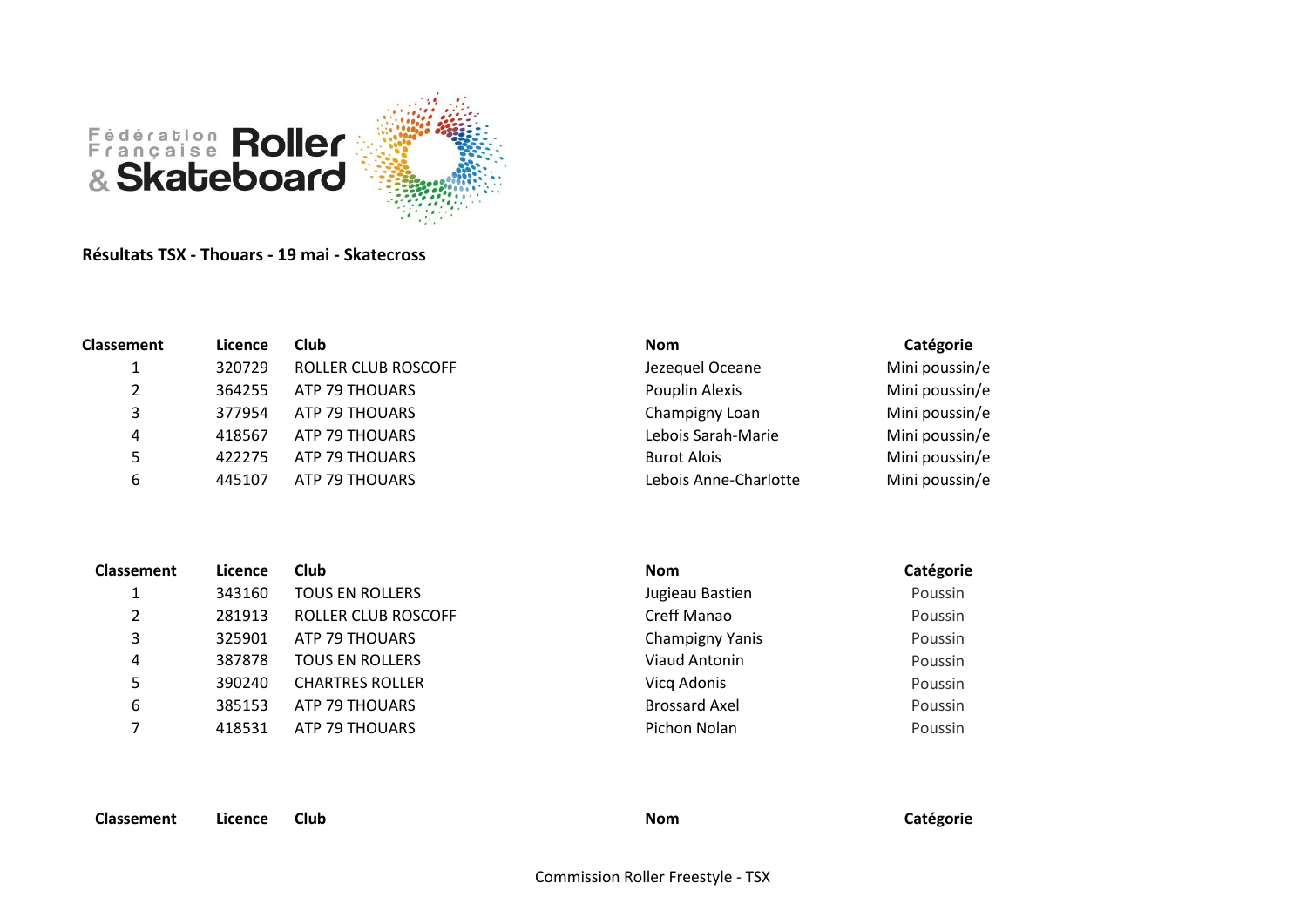| 1              | 280659 | <b>ROLLER CLUB ROSCOFF</b>   | Le Duc Laure            | Poussine/Benj |
|----------------|--------|------------------------------|-------------------------|---------------|
| 2              | 341219 | <b>ROLLER BUG</b>            | Miletto Aude            | Poussine/Benj |
| 3              | 412716 | <b>TOUS EN ROLLERS</b>       | <b>Champion Melissa</b> | Poussine/Benj |
| $\overline{4}$ | 403684 | ROLLER MAINE COEUR DE SARTHE | Girard Sarah            | Poussine/Benj |
| 5              | 431239 | ATP 79 THOUARS               | <b>Bonnet Alex</b>      | Poussine/Benj |
| 6              | 301279 | <b>ROLLER CLUB ROSCOFF</b>   | Jezequel Clara          | Poussine/Benj |
| $\overline{7}$ | 279520 | ROLLER CLUB ROSCOFF          | Arzur Sybille           | Poussine/Benj |
| 8              | 424575 | ATP 79 THOUARS               | Bourasseau Thao         | Poussine/Benj |
| 9              | 418568 | ATP 79 THOUARS               | Lebois Elizabeth        | Poussine/Benj |
|                |        |                              |                         |               |

| <b>Classement</b> | Licence | <b>Club</b>            | <b>Nom</b>            | Catégorie |
|-------------------|---------|------------------------|-----------------------|-----------|
|                   | 357833  | <b>TOUS EN ROLLERS</b> | Auger Theo            | Benjamin  |
|                   | 393903  | ROLLER CLUB ROSCOFF    | Mocaer Swann          | Benjamin  |
| 3                 | 293236  | ATP 79 THOUARS         | Charbonneau Cyprien   | Benjamin  |
| 4                 | 383007  | <b>TOUS EN ROLLERS</b> | Viaud Julien          | Benjamin  |
| 5                 | 445626  | LES SAUTERELLES        | Poort Nocquet Noé     | Benjamin  |
| 6                 | 290212  | ATP 79 THOUARS         | <b>Riveault Lucas</b> | Benjamin  |

| <b>Classement</b> | Licence | Club                        | <b>Nom</b>             | Catégorie |
|-------------------|---------|-----------------------------|------------------------|-----------|
|                   | 329592  | <b>TOUS EN ROLLERS</b>      | Jugieau Thibault       | Minime    |
|                   | 325141  | ROLLER CLUB NIORTAIS        | Mineau Mathieu         | Minime    |
| 3                 | 342405  | <b>CHARTRES ROLLER</b>      | <b>Bakry Charles</b>   | Minime    |
| 4                 | 373900  | ATP 79 THOUARS              | <b>Reulier Teofane</b> | Minime    |
| 5                 | 322203  | <b>CHARTRES ROLLER</b>      | Hirsch Raphael         | Minime    |
| 6                 | 344902  | <b>ROLLER CLUB NIORTAIS</b> | <b>Olicard Antoine</b> | Minime    |

**Classement Licence Club Nom Catégorie**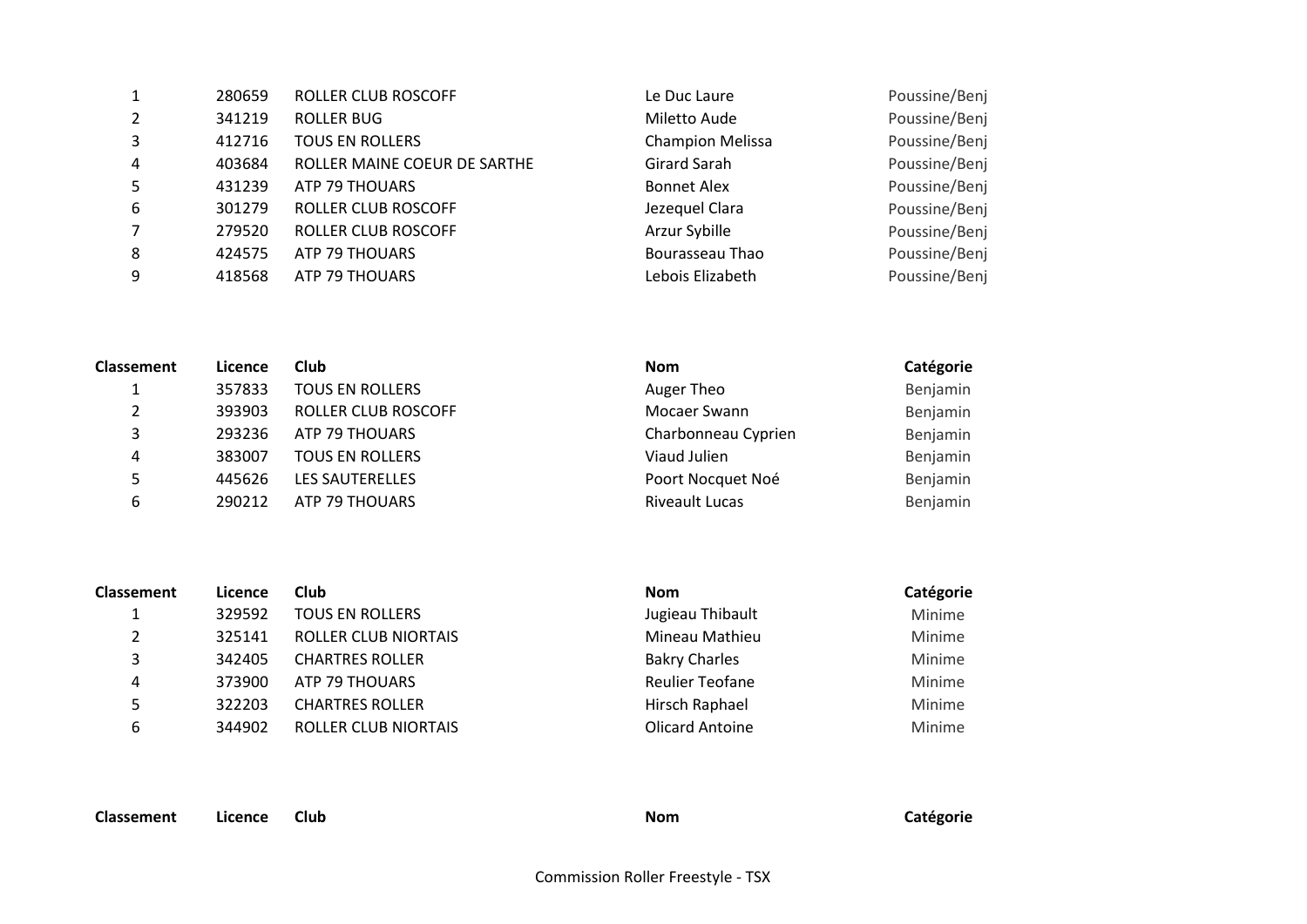| 1              | 285272 | <b>TOUS EN ROLLERS</b>       | Grossin Lisa              | CJS F |
|----------------|--------|------------------------------|---------------------------|-------|
| 2              | 347677 | ROLLER CLUB ROSCOFF          | Quillevere Celia          | CJS F |
| 3              | 266498 | ROLLER CLUB ROSCOFF          | Arzur Chimene             | CJS F |
| $\overline{4}$ | 310776 | LES SAUTERELLES              | Bescond Lou               | CJS F |
| 5              | 342104 | <b>CHARTRES ROLLER</b>       | Khenissi Myriam           | CJS F |
| 6              | 355351 | ATP 79 THOUARS               | Coulais Yona              | CJS F |
| $\overline{7}$ | 328791 | ROLLER MAINE COEUR DE SARTHE | <b>Berthe Marie-Alice</b> | CJS F |
| 8              | 410309 | <b>TOUS EN ROLLERS</b>       | Zilli Anais               | CJS F |

| <b>Classement</b> | Licence | Club                     | <b>Nom</b>              | Catégorie |
|-------------------|---------|--------------------------|-------------------------|-----------|
| 1                 | 194167  | <b>CHARTRES ROLLER</b>   | <b>Hulot Damien</b>     | CJS H     |
| 2                 | 341535  | <b>TOUS EN ROLLERS</b>   | Coquelin Freddy         | CJS H     |
| 3                 | 304366  | <b>TOUS EN ROLLERS</b>   | <b>Rabillard Joris</b>  | CJS H     |
| 4                 | 344114  | <b>TOUS EN ROLLERS</b>   | Auger Kiliane           | CJS H     |
| 5                 | 290205  | <b>TOUS EN ROLLERS</b>   | <b>Dubreuil Maxime</b>  | CJS H     |
| 6                 | 362037  | <b>TOUS EN ROLLERS</b>   | Auger Guillaume         | CJS H     |
| 7                 | 333451  | <b>ROLLER SPORT REZE</b> | <b>Fulbert Matteo</b>   | CJS H     |
| 8                 | 423682  | <b>ROUL MANS</b>         | <b>Brocard Andrew</b>   | CJS H     |
| 9                 | 325904  | ATP 79 THOUARS           | Andre Theo              | CJS H     |
| 10                | 258146  | LES SAUTERELLES          | <b>Lheureux Antoine</b> | CJS H     |
| 11                | 408392  | <b>CHARTRES ROLLER</b>   | <b>Besnard Marcus</b>   | CJS H     |
| 12                | 441255  | <b>CHARTRES ROLLER</b>   | <b>Desrues Quentin</b>  | CJS H     |
| 13                | 165617  | ATP 79 THOUARS           | Delavault Yohan         | CJS H     |
| 14                | 430088  | ATP 79 THOUARS           | Benhammou Sebastien     | CJS H     |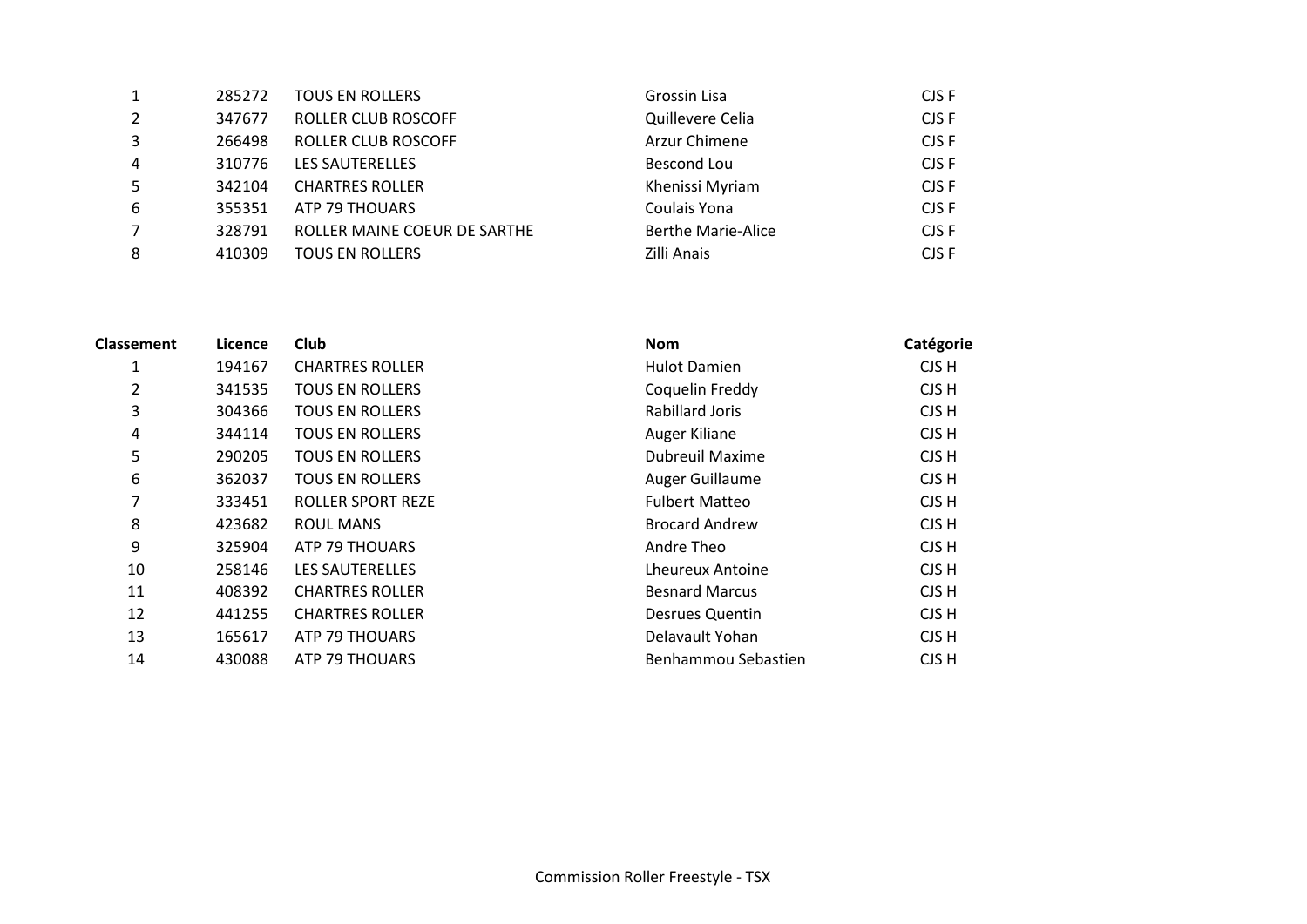

## **Résultats TSX - Thouars - 19 mai - Hauteur pure**

| <b>Classement</b> | Licence | Club                | <b>Nom</b>          | Catégorie      | <b>Meilleur saut</b> |
|-------------------|---------|---------------------|---------------------|----------------|----------------------|
| <b>.</b>          | 364255  | ATP 79 THOUARS      | Pouplin Alexis      | Mini poussin/e | 50                   |
|                   | 320729  | ROLLER CLUB ROSCOFF | Jezequel Oceane     | Mini poussin/e | 50                   |
| 3                 | 377954  | ATP 79 THOUARS      | Champigny Loan      | Mini poussin/e | 47                   |
| 4                 | 454521  | ATP 79 THOUARS      | <b>Burot Olympe</b> | Mini poussin/e | 45                   |
| 5.                | 422275  | ATP 79 THOUARS      | <b>Burot Alois</b>  | Mini poussin/e | 30                   |

| <b>Classement</b> | Licence | Club                   | <b>Nom</b>           | Catégorie | <b>Meilleur saut</b> |
|-------------------|---------|------------------------|----------------------|-----------|----------------------|
|                   | 281913  | ROLLER CLUB ROSCOFF    | Creff Manao          | Poussin   | 90                   |
|                   | 343160  | <b>TOUS EN ROLLERS</b> | Jugieau Bastien      | Poussin   | 90                   |
| 3                 | 387878  | <b>TOUS EN ROLLERS</b> | <b>Viaud Antonin</b> | Poussin   | 85                   |
| 4                 | 418531  | ATP 79 THOUARS         | Pichon Nolan         | Poussin   | 80                   |
| 5                 | 390240  | <b>CHARTRES ROLLER</b> | Vicq Adonis          | Poussin   | 70                   |
| 5                 | 385153  | ATP 79 THOUARS         | <b>Brossard Axel</b> | Poussin   | 70                   |
| 5                 | 325901  | ATP 79 THOUARS         | Champigny Yanis      | Poussin   | 70                   |

| <b>Classement</b> | Licence | Club       | <b>Nom</b>   | Catégorie     | <b>Meilleur saut</b> |
|-------------------|---------|------------|--------------|---------------|----------------------|
|                   | 341219  | ROLLER BUG | Miletto Aude | Poussine/Benj |                      |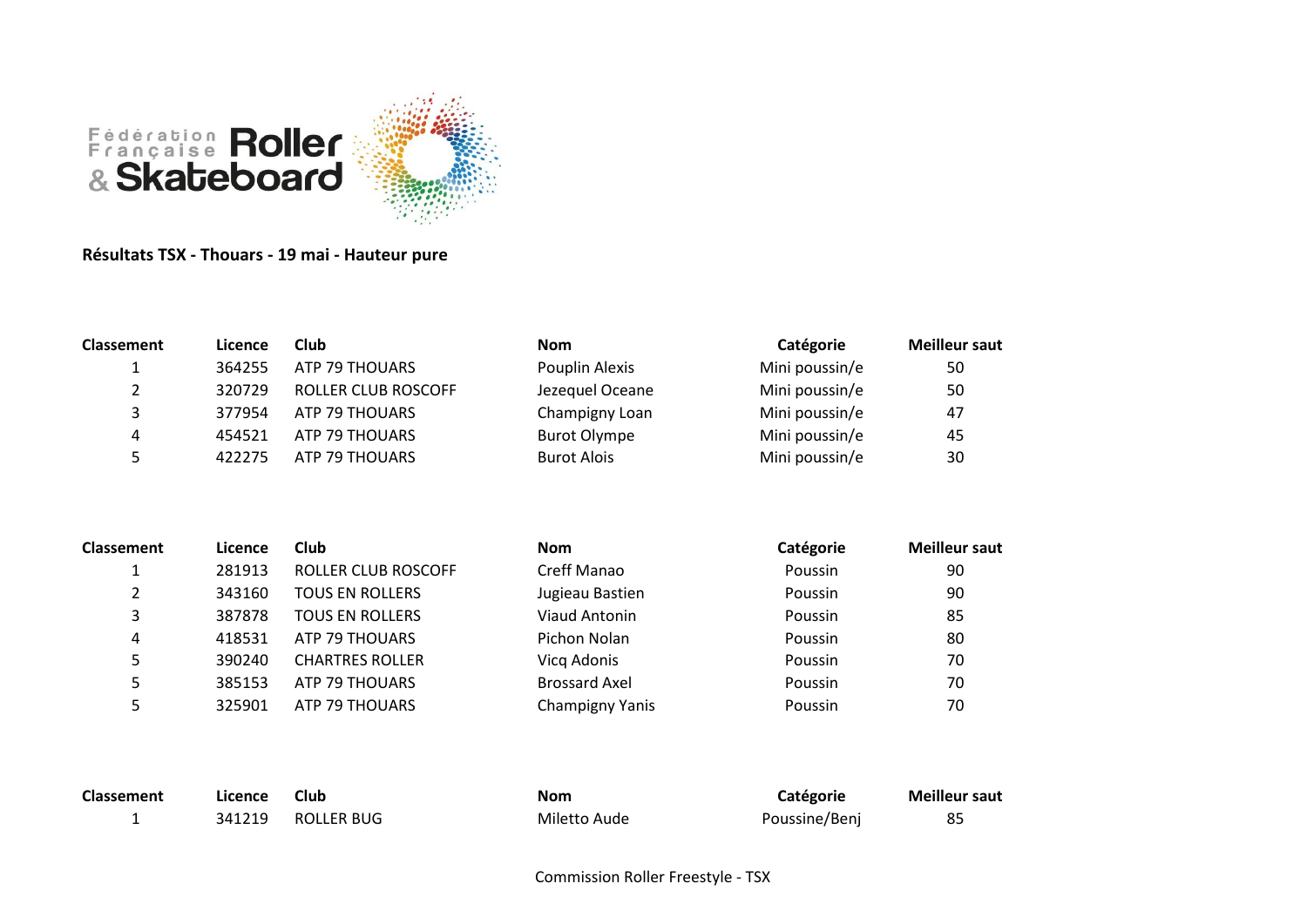| 2 | 403684 | ROLLER MAINE COEUR DE SARTHE Girard Sarah |                         | Poussine/Benj | 80  |
|---|--------|-------------------------------------------|-------------------------|---------------|-----|
| 3 | 280659 | ROLLER CLUB ROSCOFF                       | Le Duc Laure            | Poussine/Benj | 75. |
| 4 | 412716 | <b>TOUS EN ROLLERS</b>                    | <b>Champion Melissa</b> | Poussine/Benj | 65  |
| 5 | 301279 | ROLLER CLUB ROSCOFF                       | Jezeguel Clara          | Poussine/Benj | 60  |

| <b>Classement</b> | Licence | Club                   | <b>Nom</b>           | Catégorie | <b>Meilleur saut</b> |
|-------------------|---------|------------------------|----------------------|-----------|----------------------|
|                   | 234024  | ROLLER CLUB ROSCOFF    | <b>Grall Maxence</b> | Benjamin  | 113                  |
| 2                 | 445626  | LES SAUTERELLES        | Poort Nocquet Noé    | Benjamin  | 113                  |
| 3                 | 383007  | <b>TOUS EN ROLLERS</b> | Viaud Julien         | Benjamin  | 100                  |
| 4                 | 357833  | <b>TOUS EN ROLLERS</b> | Auger Theo           | Benjamin  | 90                   |
| Ь                 | 393903  | ROLLER CLUB ROSCOFF    | Mocaer Swann         | Benjamin  | -80                  |
| 5                 | 293236  | ATP 79 THOUARS         | Charbonneau Cyprien  | Benjamin  | 80                   |

| <b>Classement</b> | Licence | Club                        | <b>Nom</b>             | Catégorie | <b>Meilleur saut</b> |
|-------------------|---------|-----------------------------|------------------------|-----------|----------------------|
| ш.                | 329592  | <b>TOUS EN ROLLERS</b>      | Jugieau Thibault       | Minime    | 105                  |
| 2                 | 325141  | <b>ROLLER CLUB NIORTAIS</b> | Mineau Mathieu         | Minime    | 100                  |
| 3                 | 342405  | <b>CHARTRES ROLLER</b>      | <b>Bakry Charles</b>   | Minime    | 100                  |
| 4                 | 322203  | <b>CHARTRES ROLLER</b>      | Hirsch Raphael         | Minime    | 90                   |
| Ь                 | 373900  | ATP 79 THOUARS              | <b>Reulier Teofane</b> | Minime    | 80                   |

| <b>Classement</b> | Licence | Club                                            | <b>Nom</b>              | Catégorie | <b>Meilleur saut</b> |
|-------------------|---------|-------------------------------------------------|-------------------------|-----------|----------------------|
|                   | 230923  | ROLLER N GO                                     | <b>Petrow Charlotte</b> | M CJS F   | 100                  |
| 2                 | 285272  | <b>TOUS EN ROLLERS</b>                          | Grossin Lisa            | M CJS F   | 90                   |
| 3                 | 310776  | LES SAUTERELLES                                 | Bescond Lou             | M CJS F   | 90                   |
| 4                 | 342104  | <b>CHARTRES ROLLER</b>                          | Khenissi Myriam         | M CJS F   | 80                   |
| 4                 | 347677  | ROLLER CLUB ROSCOFF                             | Quillevere Celia        | M CJS F   | 80                   |
| 6                 | 328791  | ROLLER MAINE COEUR DE SARTHE Berthe Marie-Alice |                         | M CJS F   | 70                   |